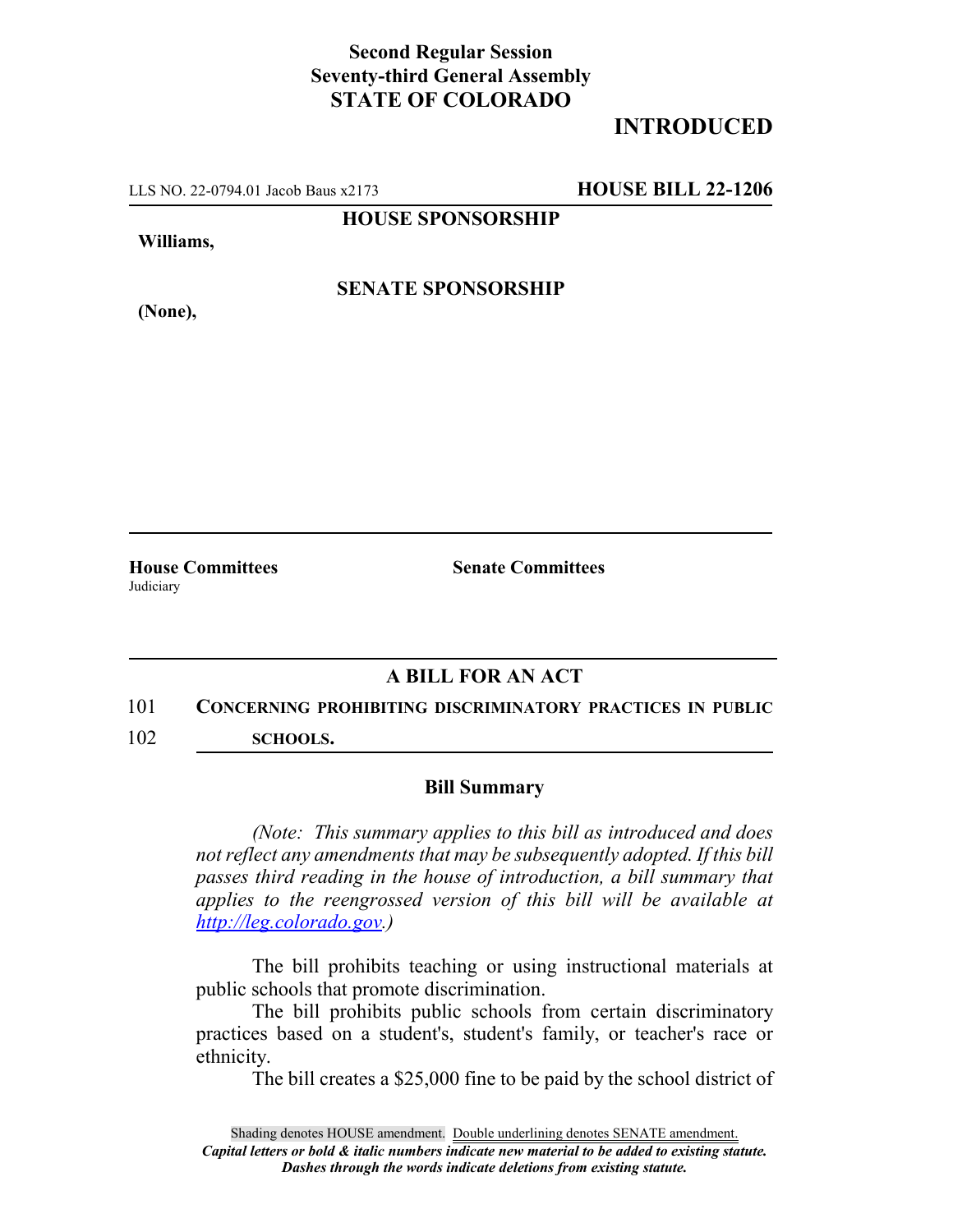the public school, or by the state charter school institute in the case of an institute charter school, to the state education fund if the commissioner of education finds that a public school knowingly violates a prohibition.

The bill waives sovereign immunity and creates a civil action against a public school and the school district or board of cooperative services or the state charter school institute that violates a prohibition.

 *Be it enacted by the General Assembly of the State of Colorado:* **SECTION 1.** In Colorado Revised Statutes, **add** 22-1-104.8 as follows: **22-1-104.8. Teaching of discrimination and discriminatory practices prohibited - cause of action permitted - definition.** (1) (a) EACH SCHOOL DISTRICT, EACH BOARD OF COOPERATIVE SERVICES, AND THE STATE CHARTER INSTITUTE SHALL PROHIBIT THE TEACHING OR USE OF INSTRUCTIONAL MATERIALS THAT PROMOTE DISCRIMINATION AT 9 ITS SCHOOLS. (b) A PUBLIC SCHOOL SHALL NOT TEACH OR USE INSTRUCTIONAL MATERIALS THAT PROMOTE DISCRIMINATION. (2) AS USED IN THIS SECTION, UNLESS THE CONTEXT OTHERWISE REQUIRES, "DISCRIMINATION" MEANS ANY OF THE FOLLOWING: (a) ONE RACE, ETHNICITY, OR SEX IS INHERENTLY SUPERIOR TO ANOTHER RACE, ETHNICITY, OR SEX; (b) AN INDIVIDUAL, BY VIRTUE OF THE INDIVIDUAL'S RACE, ETHNICITY, OR SEX, IS INHERENTLY PRIVILEGED, RACIST, SEXIST, OR OPPRESSIVE, EITHER CONSCIOUSLY OR SUBCONSCIOUSLY; (c) AN INDIVIDUAL SHOULD RECEIVE ADVERSE TREATMENT 20 BECAUSE OF THE INDIVIDUAL'S RACE, ETHNICITY, OR SEX; 21 (d) AN INDIVIDUAL'S MORAL CHARACTER IS DETERMINED BY THE INDIVIDUAL'S RACE, ETHNICITY, OR SEX;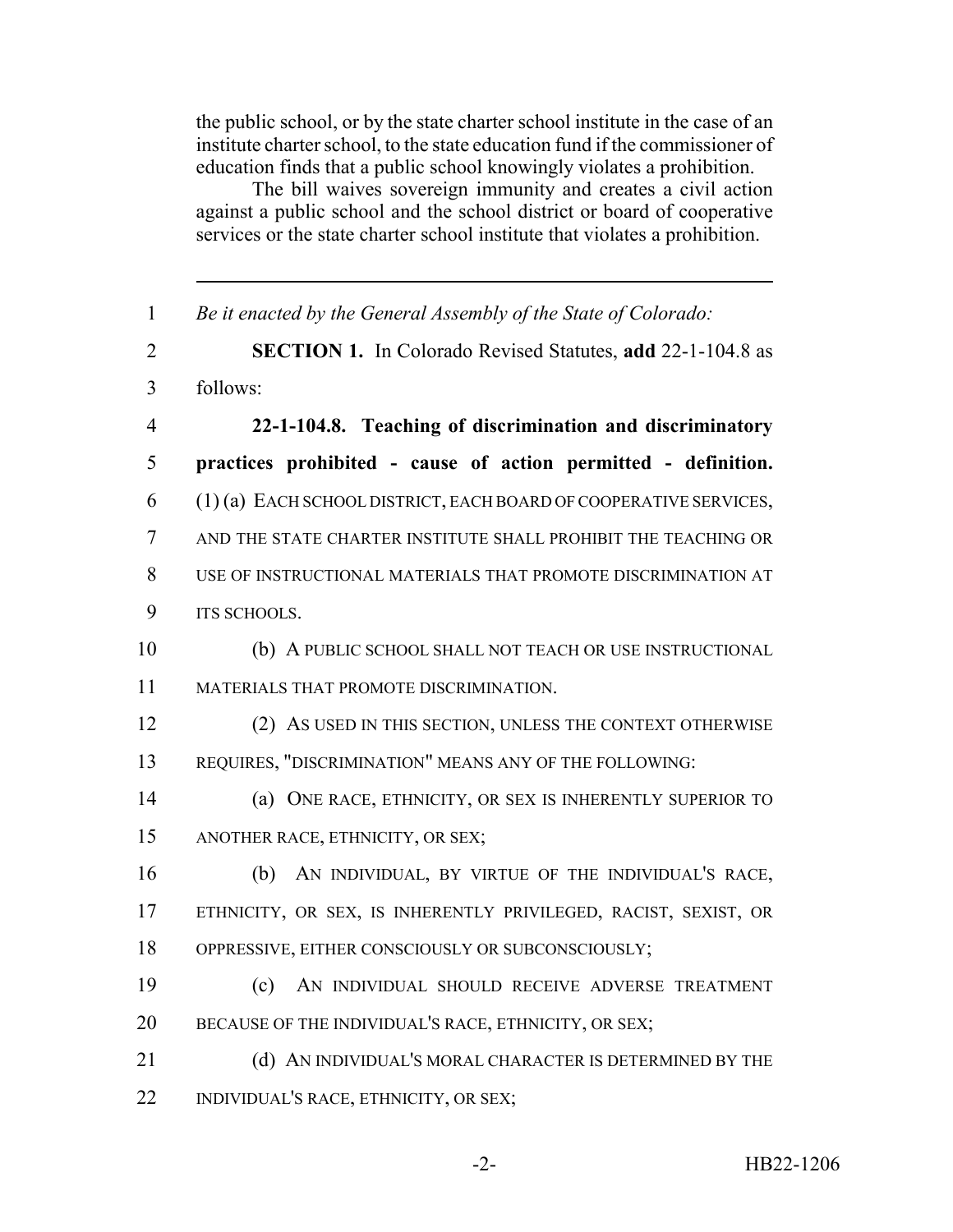(e) AN INDIVIDUAL, BY VIRTUE OF THE INDIVIDUAL'S RACE, ETHNICITY, OR SEX, BEARS RESPONSIBILITY FOR ACTIONS COMMITTED IN THE PAST BY MEMBERS OF THE INDIVIDUAL'S SAME RACE, ETHNICITY, OR SEX;

 (f) AN INDIVIDUAL SHOULD FEEL DISCOMFORT, GUILT, ANGUISH, OR PSYCHOLOGICAL DISTRESS BECAUSE OF THE INDIVIDUAL'S RACE, ETHNICITY, OR SEX;

 (g) A MERITOCRACY IS INHERENTLY RACIST OR SEXIST, OR DESIGNED BY A PARTICULAR RACE, ETHNICITY, OR SEX TO OPPRESS MEMBERS OF ANOTHER RACE, ETHNICITY, OR SEX;

 (h) COLORADO AND THE UNITED STATES ARE FUNDAMENTALLY AND IRREDEEMABLY RACIST OR SEXIST AND THE VIOLENT OVERTHROW OF 13 THE COLORADO OR THE UNITED STATES GOVERNMENT IS JUSTIFIED;

 (i) PROMOTION OF THE DIVISION BETWEEN OR RESENTMENT OF A RACE, ETHNICITY, SEX, RELIGION, POLITICAL AFFILIATION, SOCIAL CLASS, OR ANY CLASS OF INDIVIDUALS IS JUSTIFIED; OR

 (j) CHARACTER TRAITS, VALUES, MORAL CODES, ETHICAL CODES, PRIVILEGES, OR BELIEFS ARE ATTRIBUTED TO A RACE, ETHNICITY, OR SEX, OR TO AN INDIVIDUAL BECAUSE OF THE INDIVIDUAL'S RACE, ETHNICITY, OR SEX.

 (3) (a) NOTWITHSTANDING SUBSECTION (2) OF THIS SECTION, A PUBLIC SCHOOL MAY TEACH OR USE INSTRUCTIONAL MATERIALS CONCERNING THE:

**(I) HISTORY OF A RACIAL OR ETHNIC GROUP, OR SEX;** 

 (II) IMPARTIAL DISCUSSION OF CONTROVERSIAL COMPONENTS OF HISTORY; OR

(III) IMPARTIAL INSTRUCTION OF HISTORICAL OPPRESSION OF A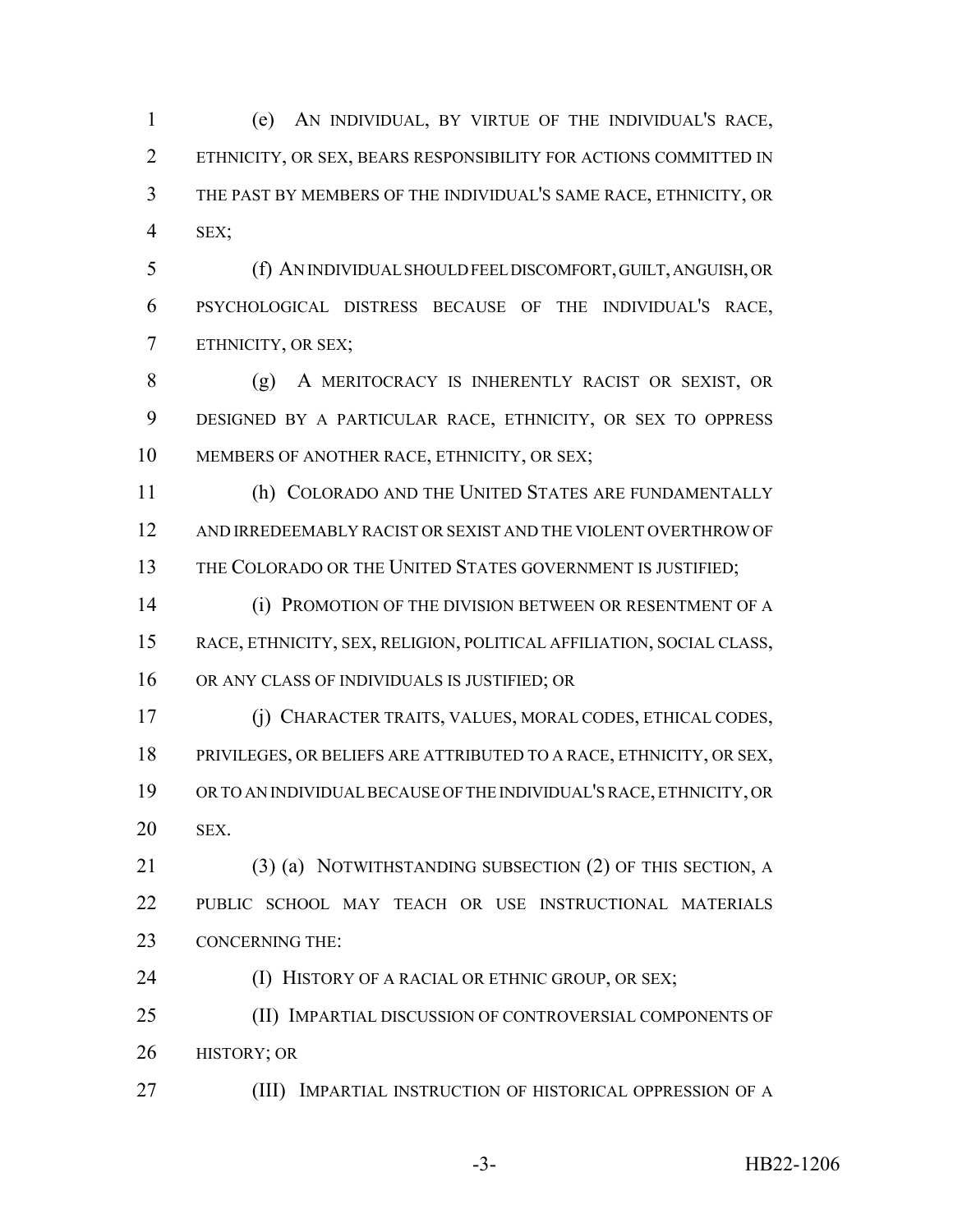PARTICULAR GROUP OF PEOPLE BASED ON RACE, ETHNICITY, SEX, CLASS, NATIONALITY, RELIGION, OR GEOGRAPHY.

 (b) NOTWITHSTANDING SUBSECTION (2) OF THIS SECTION, A PUBLIC SCHOOL MAY TEACH FROM OR USE HISTORICAL DOCUMENTS RELEVANT TO 5 SUBSECTION  $(3)(a)$  OF THIS SECTION.

 (4) SCHOOL DISTRICTS, BOARDS OF COOPERATIVE SERVICES, PUBLIC SCHOOLS, AND THE STATE CHARTER INSTITUTE SHALL NOT:

 (a) SEGREGATE STUDENTS BASED ON RACE, ETHNICITY, OR SEX FOR THE PURPOSE OF SEPARATE INSTRUCTION; EXCEPT THAT STUDENTS MAY BE 10 SEPARATED BASED ON SEX FOR HUMAN SEXUALITY INSTRUCTION;

(b) SEGREGATE EMPLOYEES BASED ON RACE, ETHNICITY, OR SEX

12 FOR THE PURPOSE OF SEPARATE TRAINING OR MENTORING;

 (c) ASSIGN DIFFERENT WORK TO STUDENTS ON THE BASIS OF THE STUDENT'S RACE, ETHNICITY, OR SEX;

 (d) EVALUATE STUDENT WORK DIFFERENTLY ON THE BASIS OF THE STUDENT'S RACE, ETHNICITY, OR SEX;

 (e) CREATE DIFFERENT TESTING CONDITIONS FOR STUDENTS ON 18 THE BASIS OF THE STUDENT'S RACE, ETHNICITY, OR SEX;

 (f) OFFER DIFFERENT COUNSELING, MENTORING, OR ASSISTANCE SERVICES TO STUDENTS ON THE BASIS OF THE STUDENT'S RACE, ETHNICITY, OR SEX; OR

 (g) PERMIT ANY SCHOOL-SPONSORED ACTIVITIES THAT EXCLUDE, DISCOURAGE, OR DISSUADE STUDENTS OR THEIR FAMILIES FROM PARTICIPATING ON THE BASIS OF THE STUDENT'S OR FAMILY MEMBERS' RACE, ETHNICITY, OR SEX.

 (5) IF THE COMMISSIONER OF EDUCATION FINDS THAT A PUBLIC 27 SCHOOL KNOWINGLY VIOLATES THIS SECTION, THE SCHOOL DISTRICT OF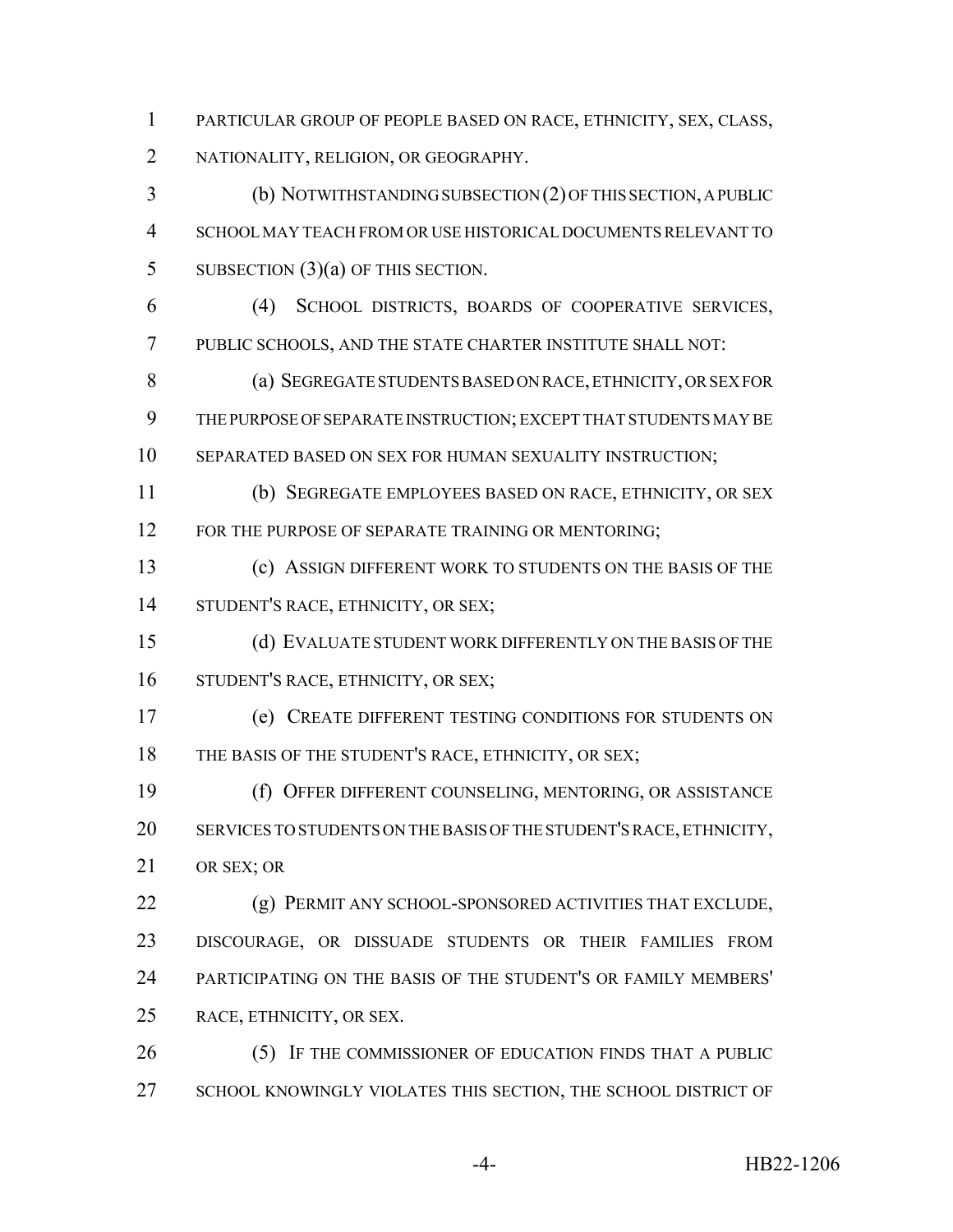THE PUBLIC SCHOOL OR, IN THE CASE OF AN INSTITUTE CHARTER SCHOOL, THE STATE CHARTER SCHOOL INSTITUTE, SHALL PAY A FINE OF TWENTY-FIVE THOUSAND DOLLARS TO THE STATE TREASURER, WHO SHALL CREDIT THE MONEY RECEIVED TO THE STATE EDUCATION FUND CREATED 5 IN SECTION 17(4) OF ARTICLE IX OF THE STATE CONSTITUTION.

 (6) (a) (I) A PARENT OR LEGAL GUARDIAN OF A MINOR STUDENT ON BEHALF OF THE STUDENT, OR THE STUDENT IF THE STUDENT IS EIGHTEEN YEARS OF AGE OR OLDER, WHO SUFFERS AN INJURY AS A RESULT OF BEING SUBJECTED TO A VIOLATION DESCRIBED BY THIS SECTION MAY BRING A CIVIL ACTION FOR DAMAGES AGAINST A PUBLIC SCHOOL AND THE SCHOOL DISTRICT OR BOARD OF COOPERATIVE SERVICES OF THE PUBLIC SCHOOL OR, 12 IN THE CASE OF AN INSTITUTE CHARTER SCHOOL, THE STATE CHARTER 13 SCHOOL INSTITUTE, THAT VIOLATED THIS SECTION.

 (II) A PARENT OR LEGAL GUARDIAN OF A MINOR FAMILY MEMBER OF THE STUDENT'S FAMILY ON BEHALF OF THE MINOR FAMILY MEMBER, OR A MEMBER OF THE STUDENT'S FAMILY IF THE FAMILY MEMBER IS EIGHTEEN YEARS OF AGE OR OLDER, WHO SUFFERS AN INJURY AS A RESULT OF BEING 18 SUBJECTED TO A VIOLATION DESCRIBED BY SUBSECTION  $(4)(g)$  OF THIS SECTION MAY BRING A CIVIL ACTION FOR DAMAGES AGAINST A PUBLIC 20 SCHOOL AND THE SCHOOL DISTRICT OR BOARD OF COOPERATIVE SERVICES OF THE PUBLIC SCHOOL OR, IN THE CASE OF AN INSTITUTE CHARTER 22 SCHOOL, THE STATE CHARTER SCHOOL INSTITUTE, THAT VIOLATED 23 SUBSECTION  $(4)(g)$  OF THIS SECTION.

**(III)** AN EMPLOYEE WHO SUFFERS AN INJURY AS A RESULT OF 25 BEING SUBJECTED TO A VIOLATION DESCRIBED BY SUBSECTION (4)(b) OF THIS SECTION MAY BRING A CIVIL ACTION FOR DAMAGES AGAINST A PUBLIC 27 SCHOOL AND THE SCHOOL DISTRICT OR BOARD OF COOPERATIVE SERVICES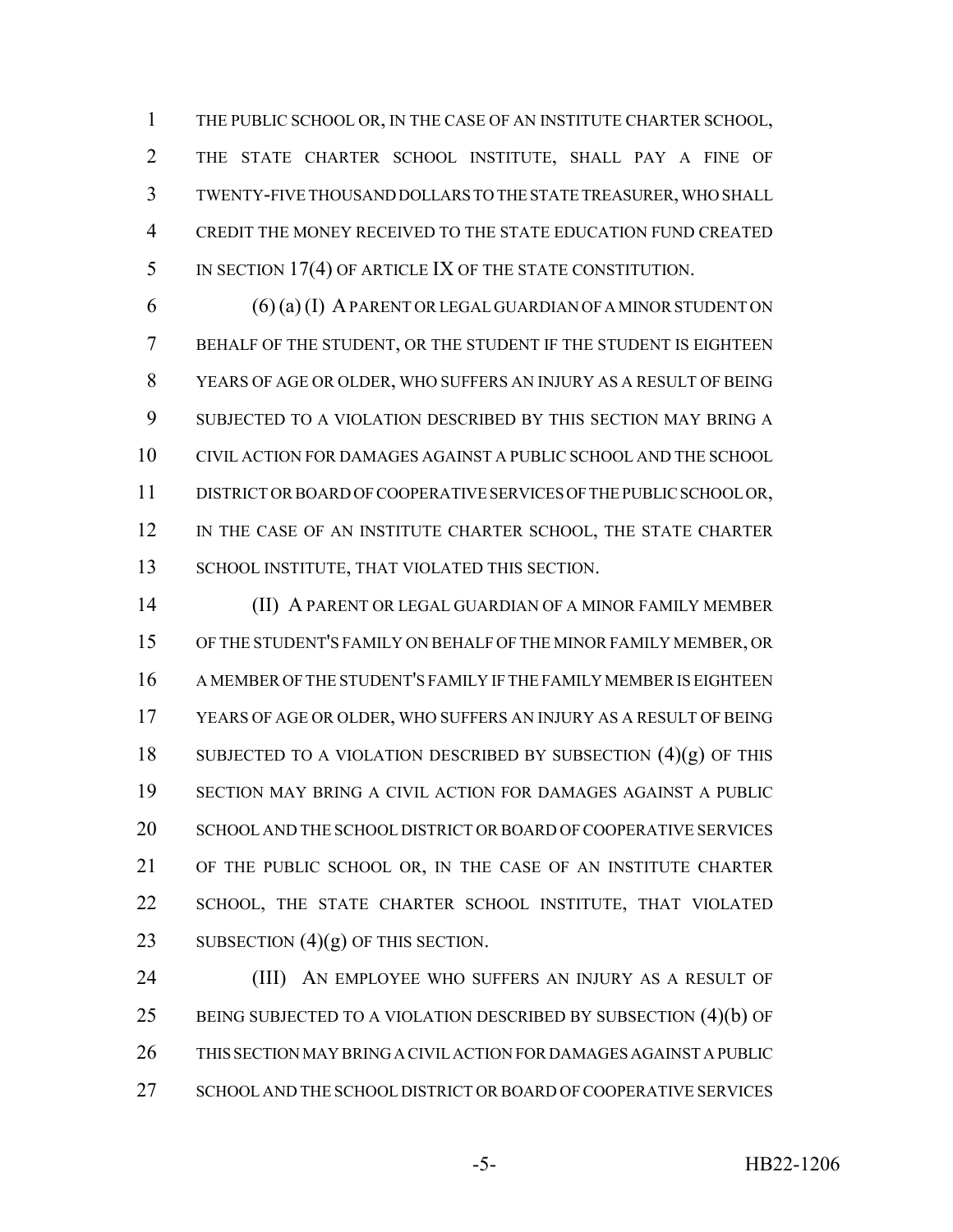OF THE PUBLIC SCHOOL OR, IN THE CASE OF AN INSTITUTE CHARTER SCHOOL, THE STATE CHARTER SCHOOL INSTITUTE, THAT VIOLATED 3 SUBSECTION (4)(b) OF THIS SECTION.

 (b) A CIVIL ACTION DESCRIBED IN THIS SECTION IS IN ADDITION TO, AND DOES NOT LIMIT OR AFFECT, OTHER ACTIONS AVAILABLE BY STATUTE OR COMMON LAW, AND MUST BE PLEADED AS A SEPARATE CLAIM FOR RELIEF IF A COMPLAINT ALSO ASSERTS A COMMON LAW COMPLAINT FOR RELIEF.

 (c) NOTWITHSTANDING ANY STATE LAW THAT PROHIBITS CIVIL ACTIONS AGAINST A PUBLIC SCHOOL, SCHOOL DISTRICT, BOARD OF COOPERATIVE SERVICES, OR THE CHARTER SCHOOL INSTITUTE, A PERSON MAY BRING A CLAIM ALLEGING LIABILITY FOR DAMAGES ARISING FROM PROHIBITED CONDUCT PURSUANT TO THIS SECTION.

 **SECTION 2.** In Colorado Revised Statutes, 24-10-106, **amend** 15 (1)(i) and (1)(i); and **add** (1)(k) as follows:

 **24-10-106. Immunity and partial waiver.** (1) A public entity shall be immune from liability in all claims for injury which lie in tort or could lie in tort regardless of whether that may be the type of action or the form of relief chosen by the claimant except as provided otherwise in this section. Sovereign immunity is waived by a public entity in an action for injuries resulting from:

22 (i) An action brought pursuant to section  $13-21-128$ ; or

 (j) An action brought pursuant to part 12 of article 20 of title 13, whether the conduct alleged occurred before, on, or after January 1, 2022; OR

 (k) AN ACTION BROUGHT PURSUANT TO SECTION 22-1-104.8 (6). **SECTION 3. Act subject to petition - effective date.** This act